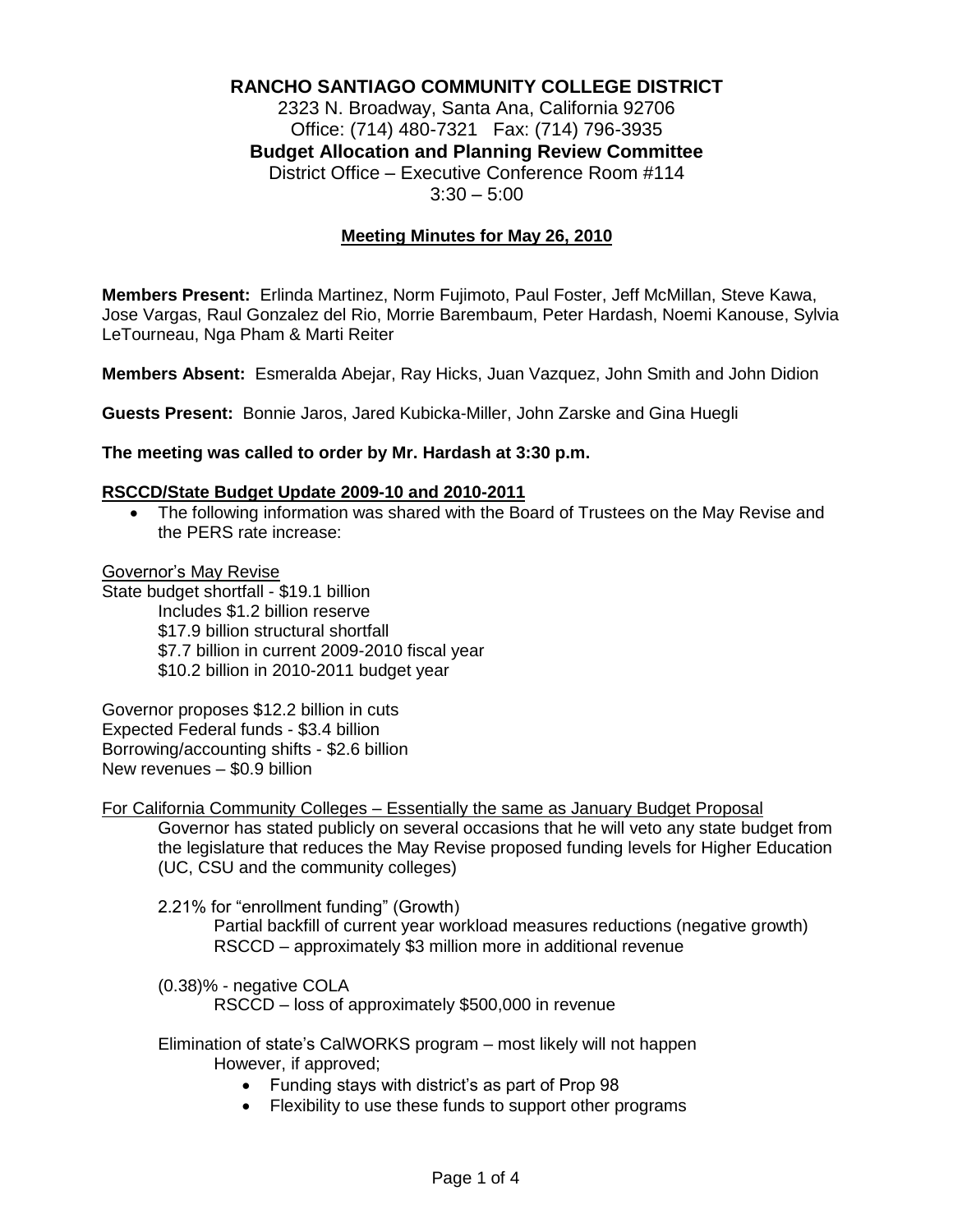Would also eliminate TANF program funding

Additional Categorical Program cuts

EOPS - \$10 million additional reduction Part-Time Faculty Compensation (parity pay) - \$10 million Then the Governor is proposing to re-divert the \$20 million to CTE.

Additional Categorical Program flexibility

- EOPS
- Basic Skills
- Funds for Student Success Middle College HS, MESA, Puente

Suspend Full-Time Faculty Obligation

Lift restrictions on contracting out (SB1419)

More state funding deferrals are coming but at this time we do not know when or the amount. State still faces cash flow shortage issues. Both intra-year deferrals (within the existing fiscal year) and inter-year (crossing over to a new fiscal year) are being considered.

For RSCCD – Total net impact of May Revise, if enacted precisely as presented, is at best an increase in workload measure reduction backfill and negative COLA = \$2.5 million in additional state revenues

Legislative Analyst Overview of the May Revise

Legislative Analyst Mac Taylor issued a response to the May Revise on May 18<sup>th</sup>. He recommends Legislature;

Suspend Proposition 98 funding guarantee formula Reject drastic cuts to Health and Human Services programs Reduce funding to UC and CSU Raise targeted taxes (vehicle license fees, extending sales tax) \$125 million funding base cut to community colleges Student tuition fee increase to \$40/unit to backfill \$125 million base cut \$150 million funding reduction to credit Physical Education (PE) programs (reduces by approximately 50% equates 33,000 FTES will be immediately defunded). In addition, they are recommending a cap on recreational programs Add Financial Aid Administration (BFAP) as a "flexible" program Suspend the Fifty Percent Law

PERS Retirement System- Proposed Employer rate increase

The California Public Employee Retirement System is currently underfunded due to a combination of investment losses and more members are retiring than expected. The PERS Benefits and Program Administration Committee have recommended to the PERS Board that employer contribution rates be increased by 0.5% of classified payroll. This increase would be on top of an already approved increase for the 2010-2011 fiscal year (effective July 1, 2010).

The PERS Board reviewed the recommendation at their meeting on May 19 and decided to delay the discussion another month. PERS Board members expressed concern that the recommendation to increase rates would be a large burden to bear for the state budget to an already difficult budget problem. The rate increase would add \$600 million in extra costs for the state. This rate increase would also affect city, counties, school districts and community colleges employer contribution rates. School districts are reimbursed for any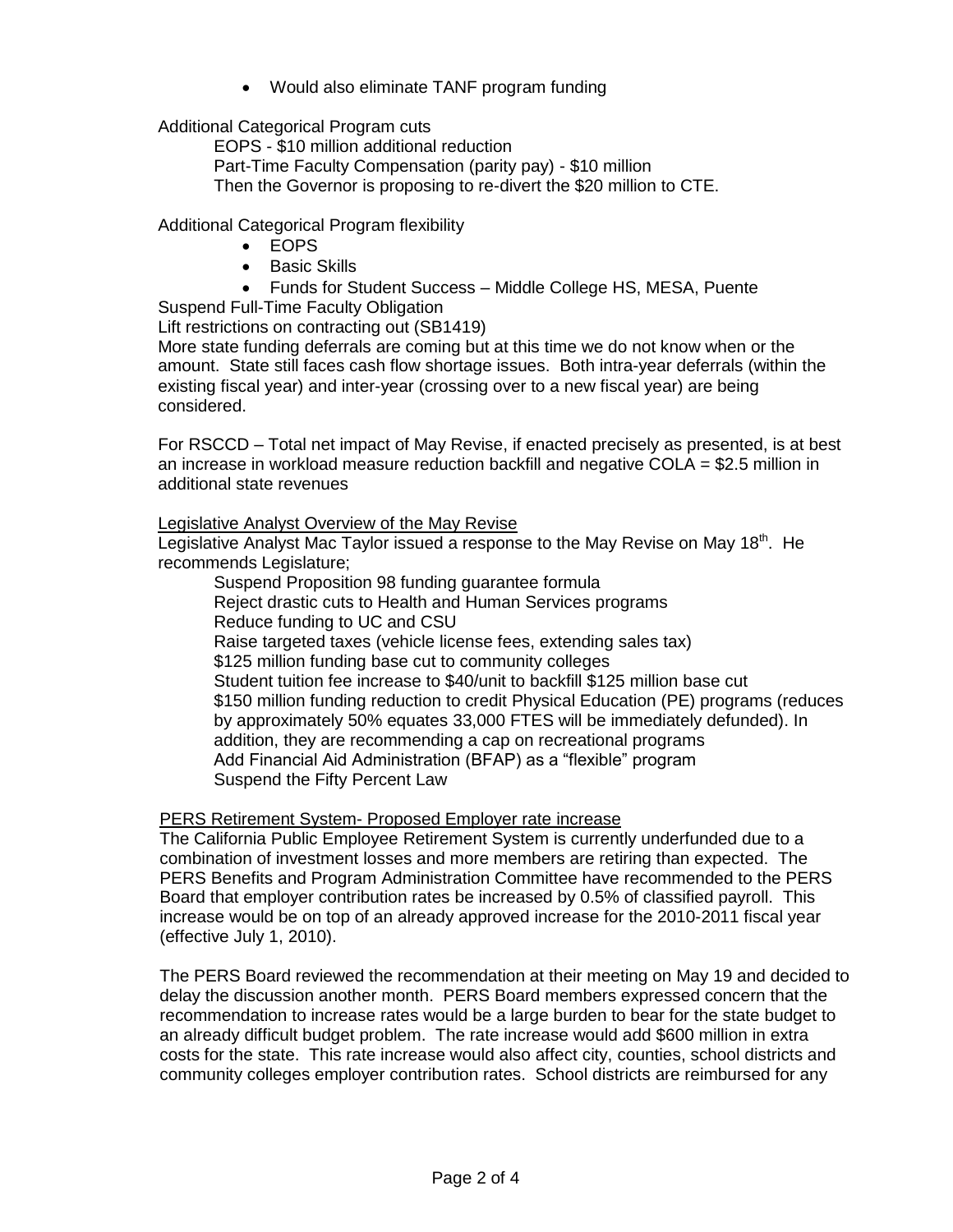increases to employer contributions to PERS (up to 13.02%). Community colleges must absorb the cost increases in their local budgets.

If approved, this additional employer contribution rate increase would be an additional budgetary cost to RSCCD of approximately \$400,000. The current fiscal year PERS rate (2009-2010) is 9.709%. The PERS rate for 2010-2011 was already approved to increase to 10.2% as of July 1, 2010. This additional increase, from 10.2% to 10.7%, is estimated to cost RSCCD an additional approximately \$400,000, for a total PERS employer contribution cost increase of \$800,000. PERS has also indicated that they will need to progressively increase the employer rate up to 14% of payroll in the next three years. They are also discussing increasing the employee contribution rate in the near future, although it takes an act of the legislature to increase the employee rate.

# **FTE Update**

 P2 apportionment has a slight deficit of \$250,000 but fortunately RSCCD has an approved funded center (OEC) which brings in \$1.1 million dollars in additional revenues. The budgeted mid-year apportionment deficit of 3% will also help the ending fund balance for 2009-2010.

### **Accreditation Update**

Each campus is working on a follow up report draft for June  $28<sup>th</sup>$ 

### **Measure E Update**

 As of May 25, 2010 Santa Ana College is 74% complete, Santiago Canyon College is 83% complete and the replacement of the telephone system and computer network is 98% complete. There is currently no central money pool to replace computer equipment, this item will be further discussed by the TAG Committee and an update and/or recommendation will be brought to the BAPR Committee.

### **BAPR Workgroup Update**

- Group continues to discuss fixed costs.
- 7 comments/recommendations from the SAC budget committee to address the Budget Allocation Model and will be added to working draft#4 of the B.A.M

## **Approval of the March 24, 2010 BAPRC Minutes**

Mr. Hardash called for a motion to approve the minutes of the April 14, 2010 BAPR Committee meeting. Dr. Martinez moved and Mr. Fujimoto seconded the motion to approve the Minutes as presented. The motion carried unanimously.

### **Other**

- In order to better accommodate the growing BAPR Workgroup, meetings will be moved from the Garden Grove Room to the Executive Conference Room (114).
- Currently the cost to cover equipment replacement is at the sites. At this time there is no centralized budget but there is a plan to set up a replacement schedule to better indentify site needs and how it will get funded.